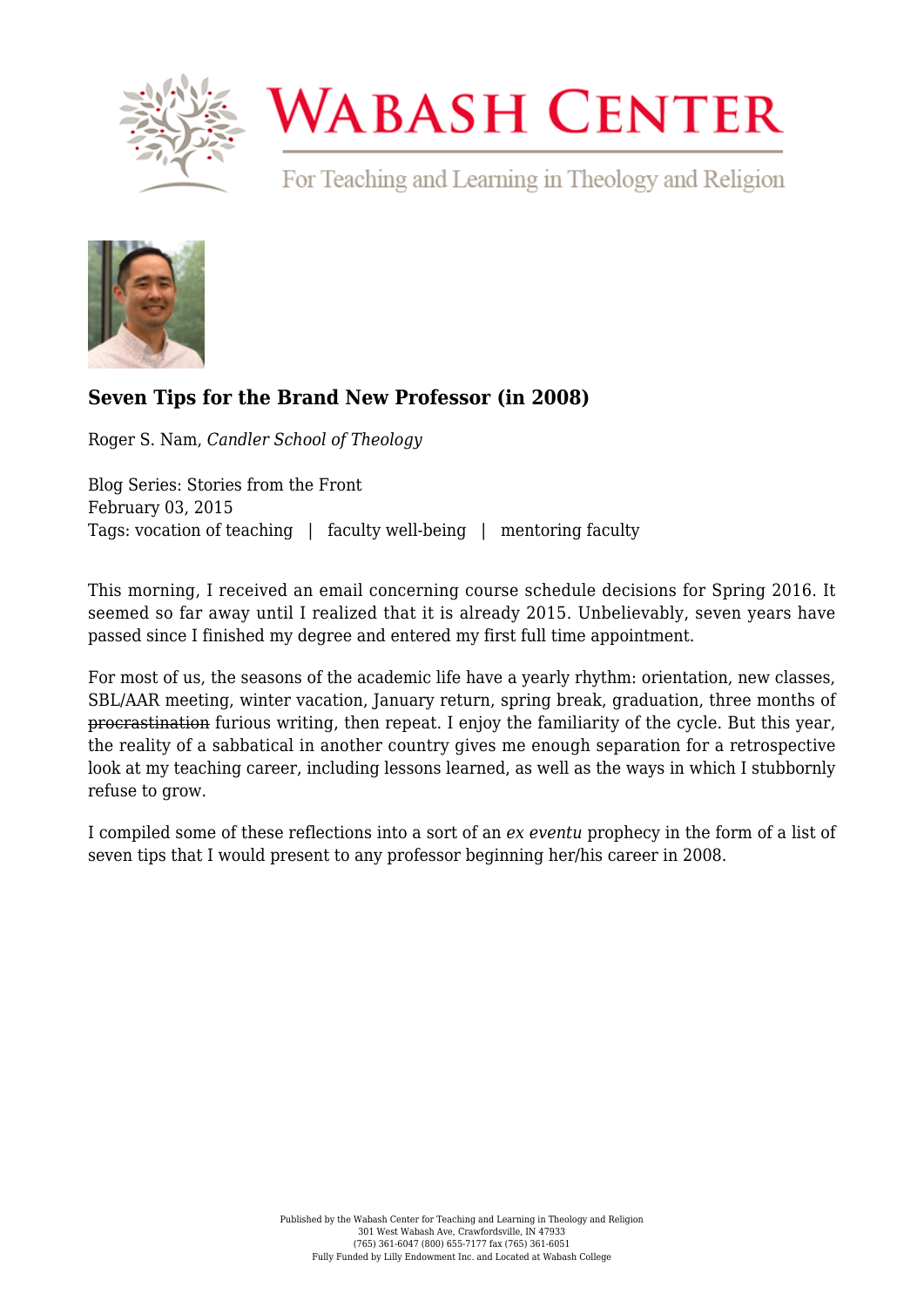

"Come to think of it, my grad school years were a long time ago."

1. Defending your dissertation does not stop the chaos of your life. Nor does finding the first job, publishing the first book, getting tenure, or even taking a sabbatical. Academic successes often beget more responsibility, not freedom. Case in point: I am writing this sentence at 1:26am. I think this draft is overdue, but I'm too sleepy to do the time zone math.

2. Practicing good boundaries in grad school prepares you to practice good boundaries as a professor. You survived the doctoral program because you learned to prioritize the completion of the dissertation. Working on the prospectus over the holidays? Check. Signing up for that "Beginning Hittite" doctoral seminar? Not so much. The first years as a professor require a similar drill. Decide what you want, whether it's tenure, exemplary teaching evaluations or a future in academic administration and adjust your decisions accordingly.

3. Theological and religious education will become more economically precarious than ever before. Using profane terms, the market is down, and future prospects are bleak. But every downturn spawns opportunity. As the newest, and likely the youngest faculty member, be open to innovation, risk, and creativity.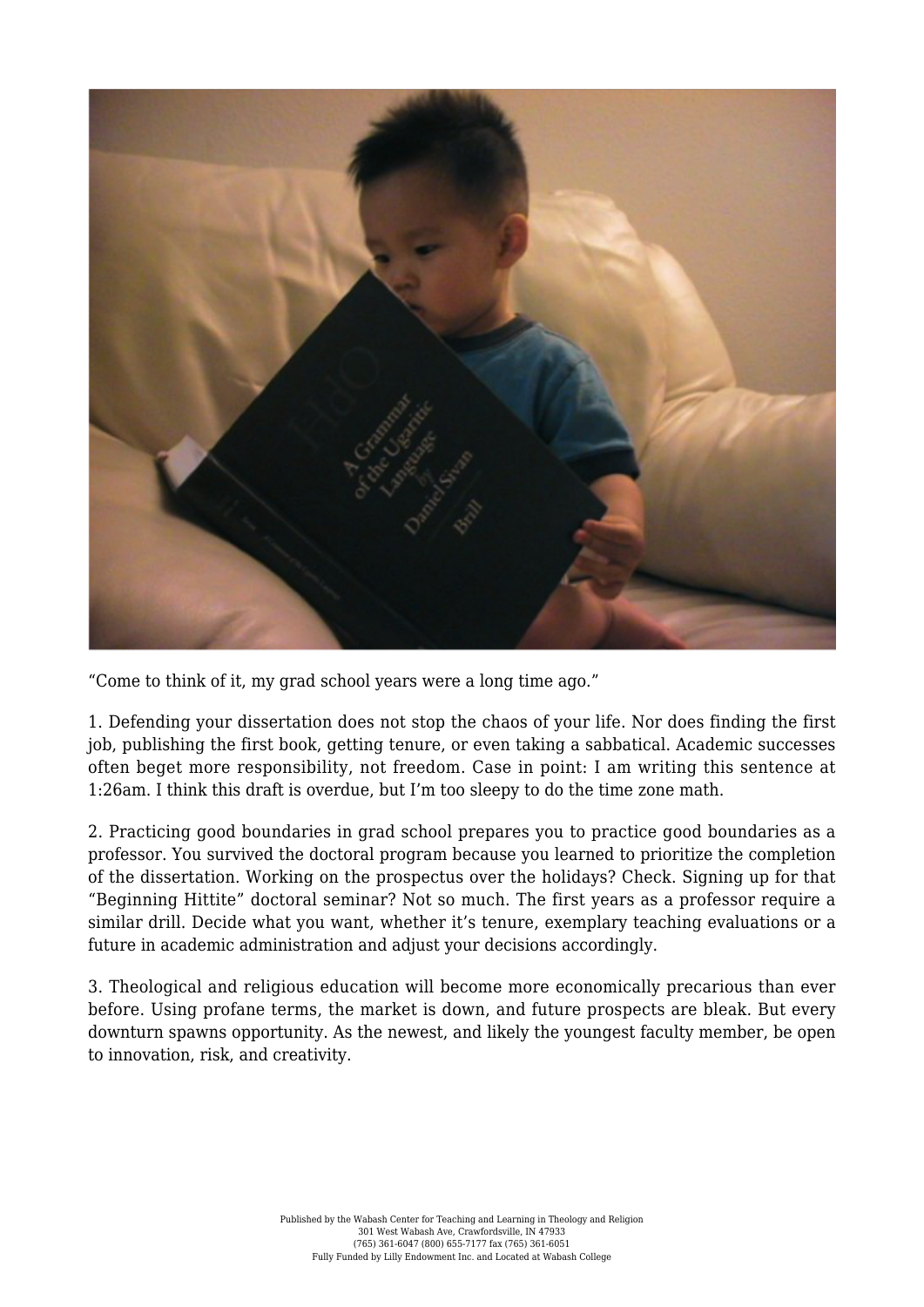4. Do not make student evaluations more than they are. Try to get a sense of the student experience and glean what you can for future improvement. Take some general notes for tenure review. You may indulge yourself on both the positive and negative ones for about an hour. Then let them go.

5. Do not sabotage yourself. If you assign four research papers for a single three-unit class, your students will hate you, but that will not compare to the amount of self-hatred that will slowly build as you wade through that ginormous pile of papers.

6. Push yourself to try new things but only while setting limits. It is perfectly acceptable to create your class by drawing on your colleagues (reduce, reuse, recycle!). Teaching that class outside your field? Great, but try to wait until your third year. Writing popular op-eds? Excellent idea, but work on those after your dissertation is published.

7. You will learn to embrace online teaching. Yes, I realize that many of your colleagues will see online education as just a short step before the rise of the machines. But suspend your judgment for now. Ask yourself, what can the online delivery system offer that may even be more effective than traditional classrooms? If you are honest, you may be surprised at what you find.

So there you have it. Fellow educators, stop for a moment and look back. What advice would you offer your younger self as you enter your career as a theological or religious studies educator?